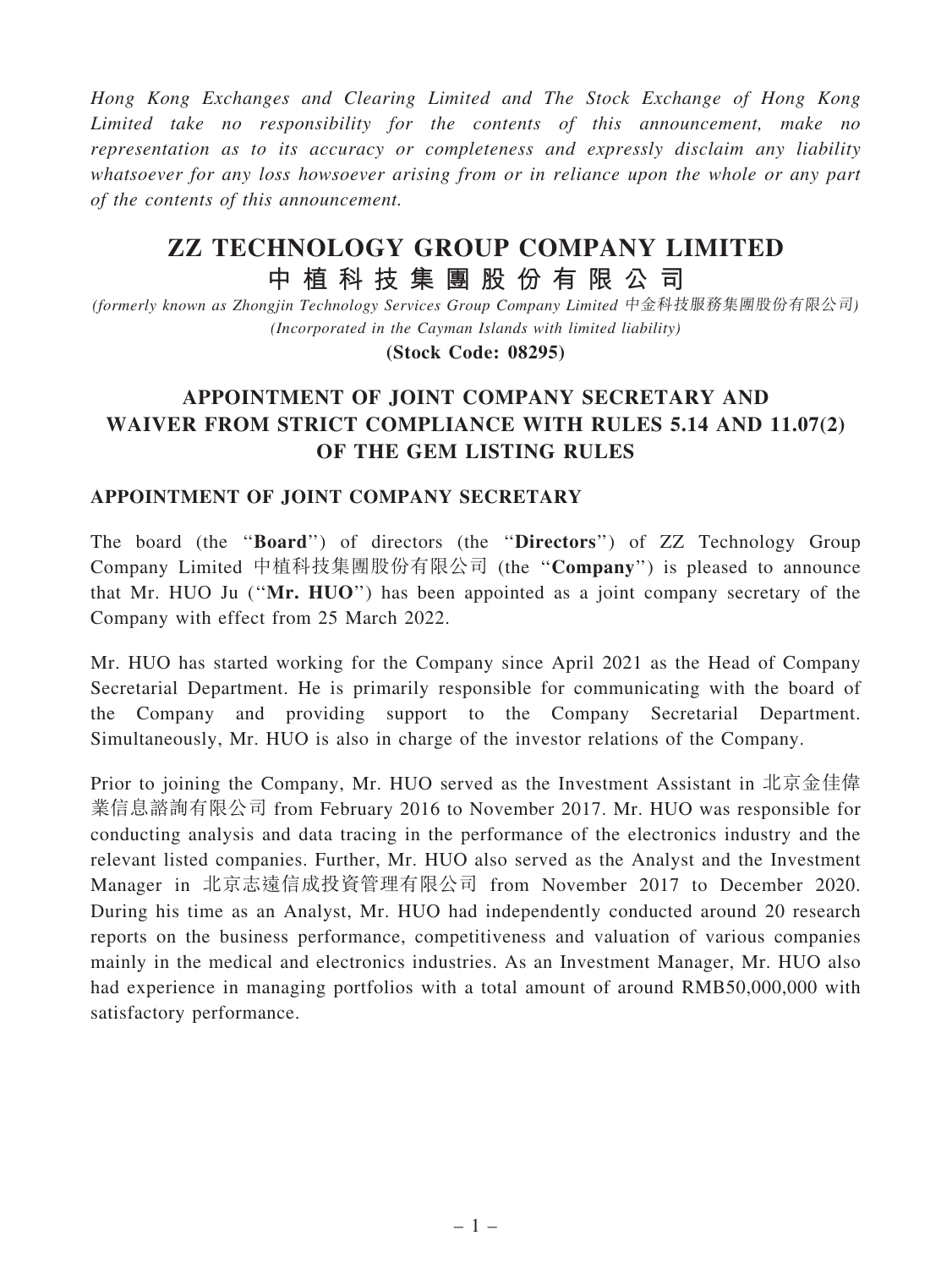In relation to Mr. HUO's academic background, he received his master's degree in valuation from Renmin University of China in July 2016. Mr. HUO has over 6 years of experience in the capital market through his various positions in a number of corporations in Mainland China.

Following Mr. HUO's appointment, Mr. TUNG Sze Ho Dicky ("Mr. TUNG"), the current company secretary of the Company who is delegated by an external secretarial service provider, Angela Ho & Associates, will continue to be appointed as a joint company secretary of the Company.

Mr. TUNG is a fellow of The Hong Kong Chartered Governance Institute (previously known as The Hong Kong Institute of Chartered Secretaries) and The Chartered Governance Institute (previously known as The Institute of Chartered Secretaries and Administrators). Mr. TUNG has extensive experiences in the company secretarial field.

## WAIVER FROM STRICT COMPLIANCE WITH RULES 5.14 AND 11.07(2) OF THE GEM LISTING RULES

Pursuant to Rule 11.07(2) of the Rules Governing the Listing of Securities on GEM (the ''GEM Listing Rules'') of The Stock Exchange of Hong Kong Limited (the ''Stock Exchange''), an issuer must appoint a company secretary who satisfies Rule 5.14 of the GEM Listing Rules prior to the appointment. Pursuant to Rule 5.14 of the GEM Listing Rules, an issuer must appoint as its company secretary an individual who, by virtue of his academic or professional qualifications or relevant experience, is, in the opinion of the Stock Exchange, capable of discharging the functions of company secretary.

The Board considers that Mr. HUO is capable of discharging his functions as a joint company secretary by virtue of his relevant experience. Given Mr. HUO currently does not possess the requisite academic and professional qualifications as required under Rule 5.14 of the GEM Listing Rules, the Company has applied for, and the Stock Exchange has granted the Company, a waiver (the ''Waiver'') from strict compliance with the requirements under Rules 5.14 and 11.07(2) of the GEM Listing Rules for a period of three years from the date of Mr. HUO's appointment as the joint company secretary of the Company (the ''Waiver Period'') on the following conditions:

- (i) Mr. HUO must be assisted by Mr. TUNG throughout the Waiver Period; and
- (ii) the Waiver can be revoked if there are material breaches of the GEM Listing Rules by the Company.

Before the end of the Waiver Period, the Company must demonstrate and seek confirmation from the Stock Exchange that Mr. HUO, having had the benefit of Mr. TUNG's assistance during the Waiver Period, has attained the relevant experience and is capable of discharging the functions of company secretary under Rule 5.14 of the GEM Listing Rules such that a further waiver will not be necessary.